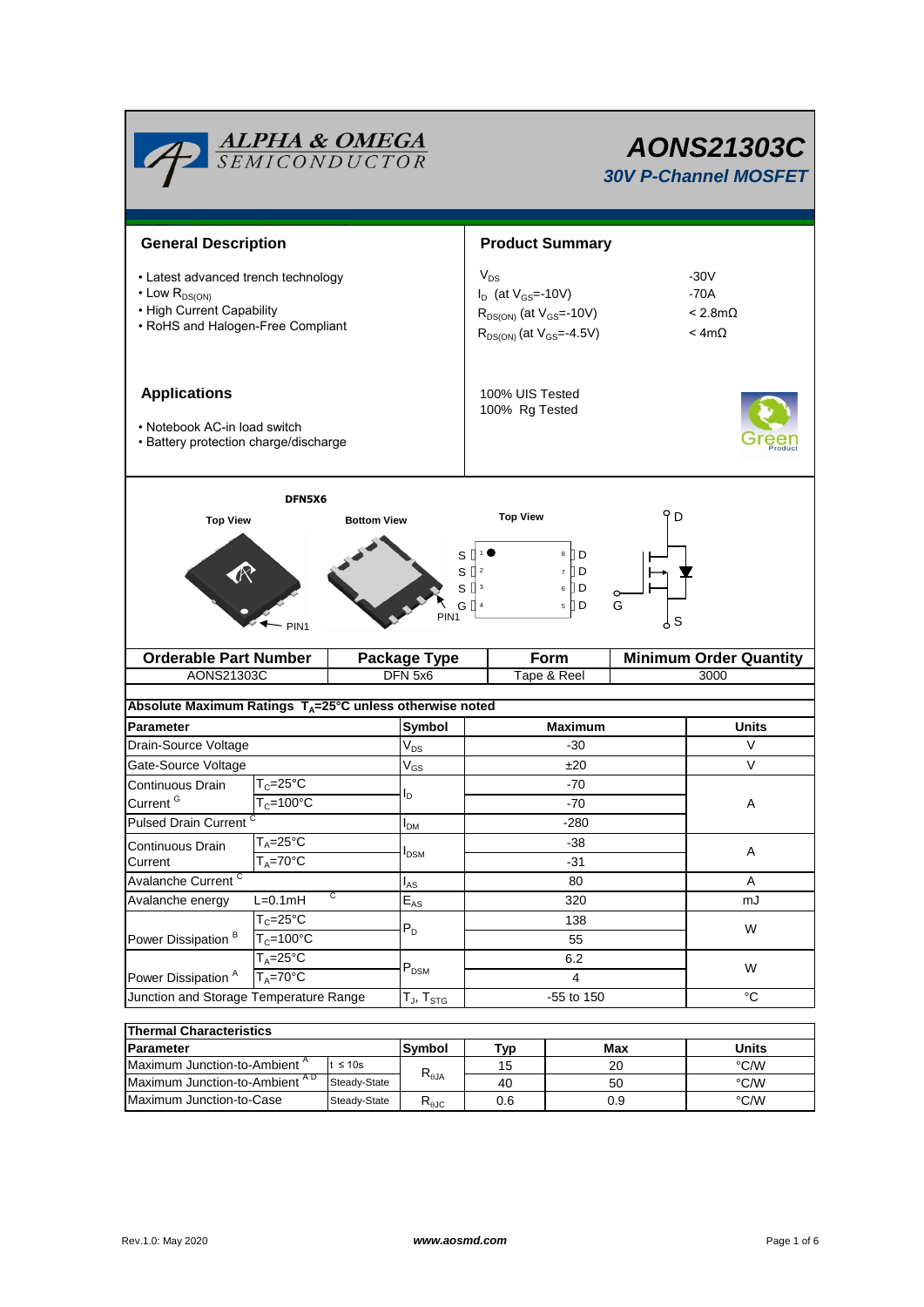

#### **Electrical Characteristics (TJ=25°C unless otherwise noted)**

| <b>Symbol</b>                  | <b>Parameter</b>                                           | <b>Conditions</b>                                                  | Min    | <b>Typ</b> | <b>Max</b> | <b>Units</b> |  |  |
|--------------------------------|------------------------------------------------------------|--------------------------------------------------------------------|--------|------------|------------|--------------|--|--|
| <b>STATIC PARAMETERS</b>       |                                                            |                                                                    |        |            |            |              |  |  |
| $BV_{DSS}$                     | Drain-Source Breakdown Voltage                             | $I_{D} = 250 \mu A$ , $V_{GS} = 0V$                                | $-30$  |            |            | $\vee$       |  |  |
|                                | Zero Gate Voltage Drain Current                            | $V_{DS}$ = 30V, $V_{GS}$ =0V                                       |        |            | $-1$       | μA           |  |  |
| $I_{DSS}$                      |                                                            | $T_{\parallel} = 55^{\circ}$ C                                     |        |            | $-5$       |              |  |  |
| l <sub>GSS</sub>               | Gate-Body leakage current                                  | $\overline{V_{DS}} = 0V$ , $V_{GS} = \pm 20V$                      |        |            | ±100       | nA           |  |  |
| $\mathsf{V}_{\mathsf{GS(th)}}$ | Gate Threshold Voltage                                     | $V_{DS} = V_{GS}$ , $I_D = -250 \mu A$                             | $-1.3$ | $-1.8$     | $-2.3$     | $\vee$       |  |  |
|                                |                                                            | $V_{GS}$ = 10V, $I_{D}$ = 20A                                      |        | 2.3        | 2.8        |              |  |  |
| $R_{DS(ON)}$                   | Static Drain-Source On-Resistance                          | $T_{\rm J}$ =125°C                                                 |        | 3          | 3.6        | $m\Omega$    |  |  |
|                                |                                                            | $V_{GS} = -4.5V$ , $I_{D} = -20A$                                  |        | 3.2        | 4          | $m\Omega$    |  |  |
| $g_{FS}$                       | <b>Forward Transconductance</b>                            | $V_{DS} = 5V$ , $I_{D} = 20A$                                      |        | 115        |            | S            |  |  |
| $V_{SD}$                       | Diode Forward Voltage                                      | $IS=-1A, VGS=0V$                                                   |        | $-0.7$     | $-1$       | $\vee$       |  |  |
| $I_{\rm S}$                    | Maximum Body-Diode Continuous Current G                    |                                                                    |        |            | $-70$      | A            |  |  |
|                                | <b>DYNAMIC PARAMETERS</b>                                  |                                                                    |        |            |            |              |  |  |
| $C_{\text{iss}}$               | Input Capacitance                                          |                                                                    |        | 13240      |            | pF           |  |  |
| $C_{\rm oss}$                  | <b>Output Capacitance</b>                                  | $V_{\text{GS}}$ =0V, $V_{\text{DS}}$ =-15V, f=1MHz                 |        | 1360       |            | рF           |  |  |
| $C_{\text{rss}}$               | Reverse Transfer Capacitance                               |                                                                    |        | 1150       |            | рF           |  |  |
| $\mathsf{R}_{\mathsf{g}}$      | Gate resistance                                            | $f = 1$ MHz                                                        |        | 2.6        | 5.2        | Ω            |  |  |
|                                | <b>SWITCHING PARAMETERS</b>                                |                                                                    |        |            |            |              |  |  |
| $Q_q(10V)$                     | Total Gate Charge                                          |                                                                    |        | 210        | 320        | nC           |  |  |
| $Q_q(4.5V)$                    | <b>Total Gate Charge</b>                                   | $V_{\text{GS}}$ =-10V, $V_{\text{DS}}$ =-15V, $I_{\text{D}}$ =-20A |        | 100        | 150        | nC           |  |  |
| $Q_{gs}$                       | Gate Source Charge                                         |                                                                    |        | 35         |            | пC           |  |  |
| $\mathsf{Q}_{\text{gd}}$       | Gate Drain Charge                                          |                                                                    |        | 40         |            | nС           |  |  |
| $t_{D(on)}$                    | Turn-On DelayTime                                          |                                                                    |        | 40         |            | ns           |  |  |
| $t_{r}$                        | Turn-On Rise Time                                          | $V_{GS}$ = 10V, $V_{DS}$ = 15V, R <sub>L</sub> =0.75 $\Omega$ ,    |        | 52         |            | ns           |  |  |
| $t_{D(off)}$                   | <b>Turn-Off DelayTime</b>                                  | $R_{\text{GEN}} = 3\Omega$                                         |        | 190        |            | ns           |  |  |
| $\mathsf{t}_{\mathsf{f}}$      | <b>Turn-Off Fall Time</b>                                  |                                                                    |        | 60         |            | ns           |  |  |
| $\mathsf{t}_{\mathsf{rr}}$     | Body Diode Reverse Recovery Time                           | $I_F$ =-20A, di/dt=500A/ $\mu$ s                                   |        | 20         |            | ns           |  |  |
| $Q_{rr}$                       | Body Diode Reverse Recovery Charge   F=-20A, di/dt=500A/µs |                                                                    |        | 63         |            | nC           |  |  |

A. The value of R<sub>BJA</sub> is measured with the device mounted on 1in<sup>2</sup> FR-4 board with 2oz. Copper, in a still air environment with T<sub>A</sub> =25°C. The Power dissipation P<sub>DSM</sub> is based on R <sub>0JA</sub> t≤ 10s and the maximum allowed junction temperature of 150°C. The value in any given application depends on the user's specific board design.

B. The power dissipation P<sub>D</sub> is based on T<sub>J(MAX)</sub>=150°C, using junction-to-case thermal resistance, and is more useful in setting the upper dissipation limit for cases where additional heatsinking is used.

C. Single pulse width limited by junction temperature  $T_{J(MAX)}$ =150°C.

D. The  $R_{\theta JA}$  is the sum of the thermal impedance from junction to case  $R_{\theta JC}$  and case to ambient.

E. The static characteristics in Figures 1 to 6 are obtained using <300µs pulses, duty cycle 0.5% max.<br>F. These curves are based on the junction-to-case thermal impedance which is measured with the device mounted to a lar maximum junction temperature of  $T_{J(MAX)}$ =150°C. The SOA curve provides a single pulse rating.

G. The maximum current rating is package limited.

H. These tests are performed with the device mounted on 1 in<sup>2</sup> FR-4 board with 2oz. Copper, in a still air environment with T<sub>A</sub>=25°C.

APPLICATIONS OR USES AS CRITICAL COMPONENTS IN LIFE SUPPORT DEVICES OR SYSTEMS ARE NOT AUTHORIZED. AOS DOES NOT ASSUME ANY LIABILITY ARISING OUT OF SUCH APPLICATIONS OR USES OF ITS PRODUCTS. AOS RESERVES THE RIGHT TO MAKE CHANGES TO PRODUCT SPECIFICATIONS WITHOUT NOTICE. IT IS THE RESPONSIBILITY OF THE CUSTOMER TO EVALUATE SUITABILITY OF THE PRODUCT FOR THEIR INTENDED APPLICATION. CUSTOMER SHALL COMPLY WITH APPLICABLE LEGAL REQUIREMENTS, INCLUDING ALL APPLICABLE EXPORT CONTROL RULES, REGULATIONS AND LIMITATIONS.

AOS' products are provided subject to AOS' terms and conditions of sale which are set forth at: http://www.aosmd.com/terms\_and\_conditions\_of\_sale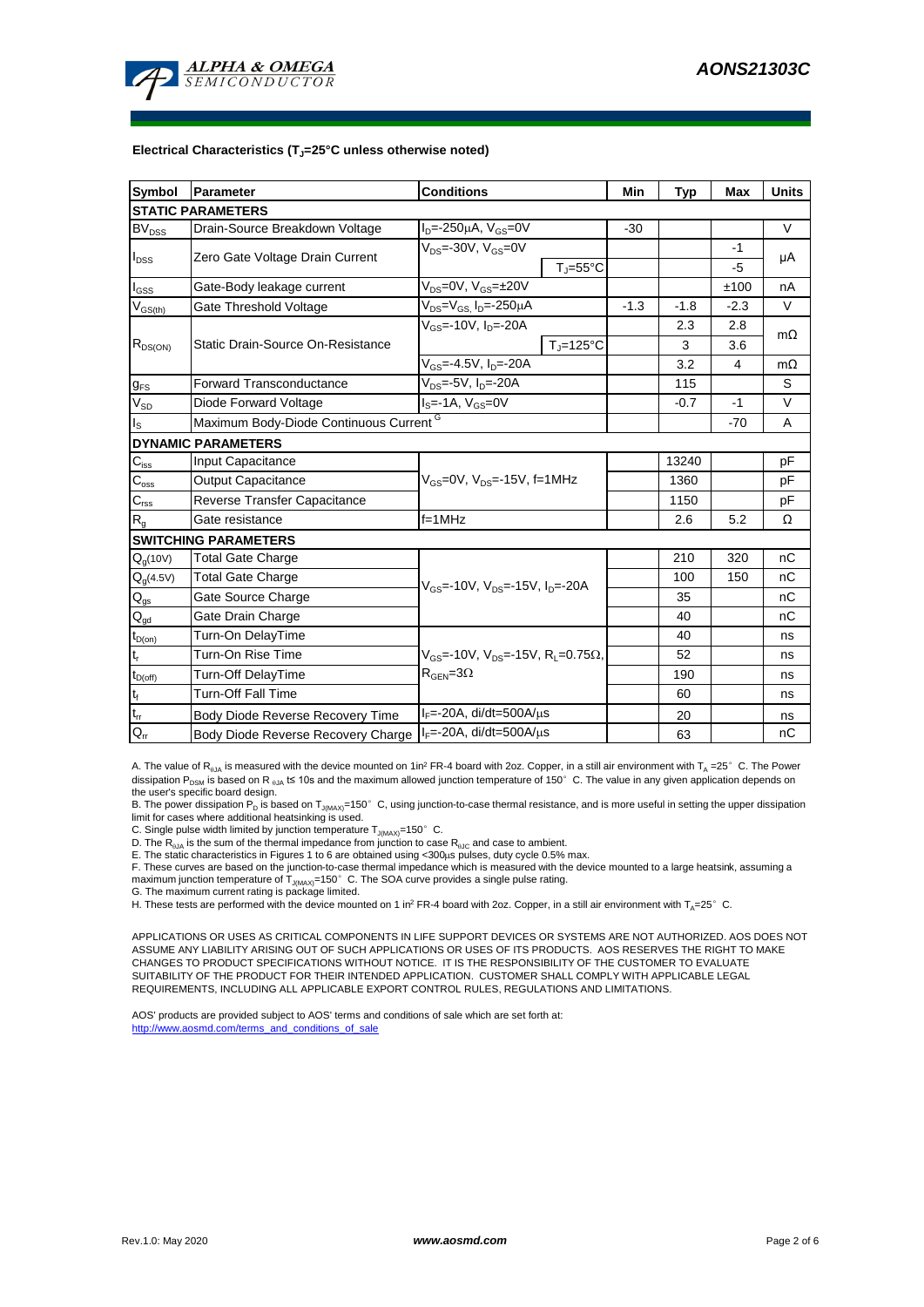

## **TYPICAL ELECTRICAL AND THERMAL CHARACTERISTICS**

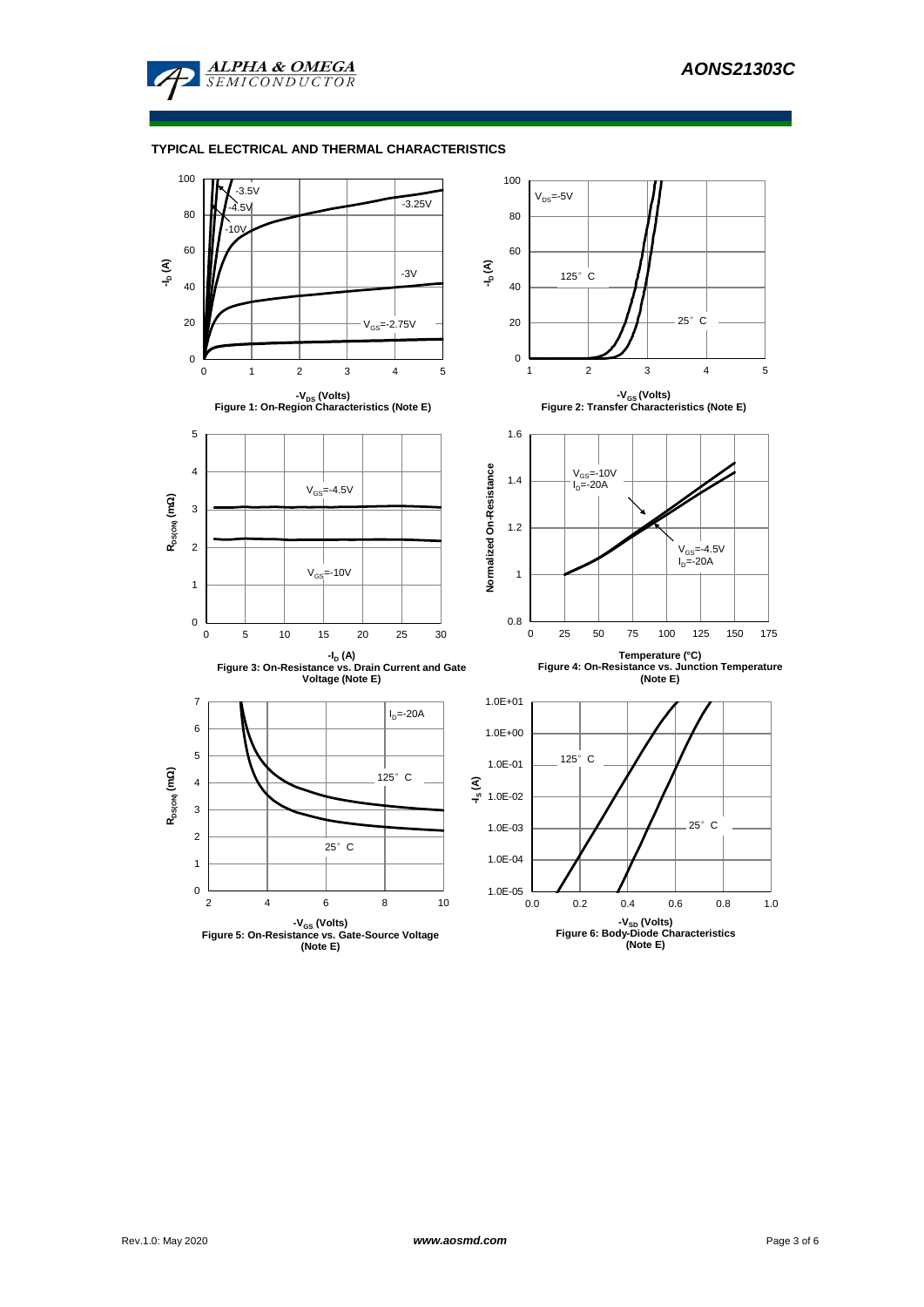

#### **TYPICAL ELECTRICAL AND THERMAL CHARACTERISTICS**



**Pulse Width (s) Figure 11: Normalized Maximum Transient Thermal Impedance (Note F)**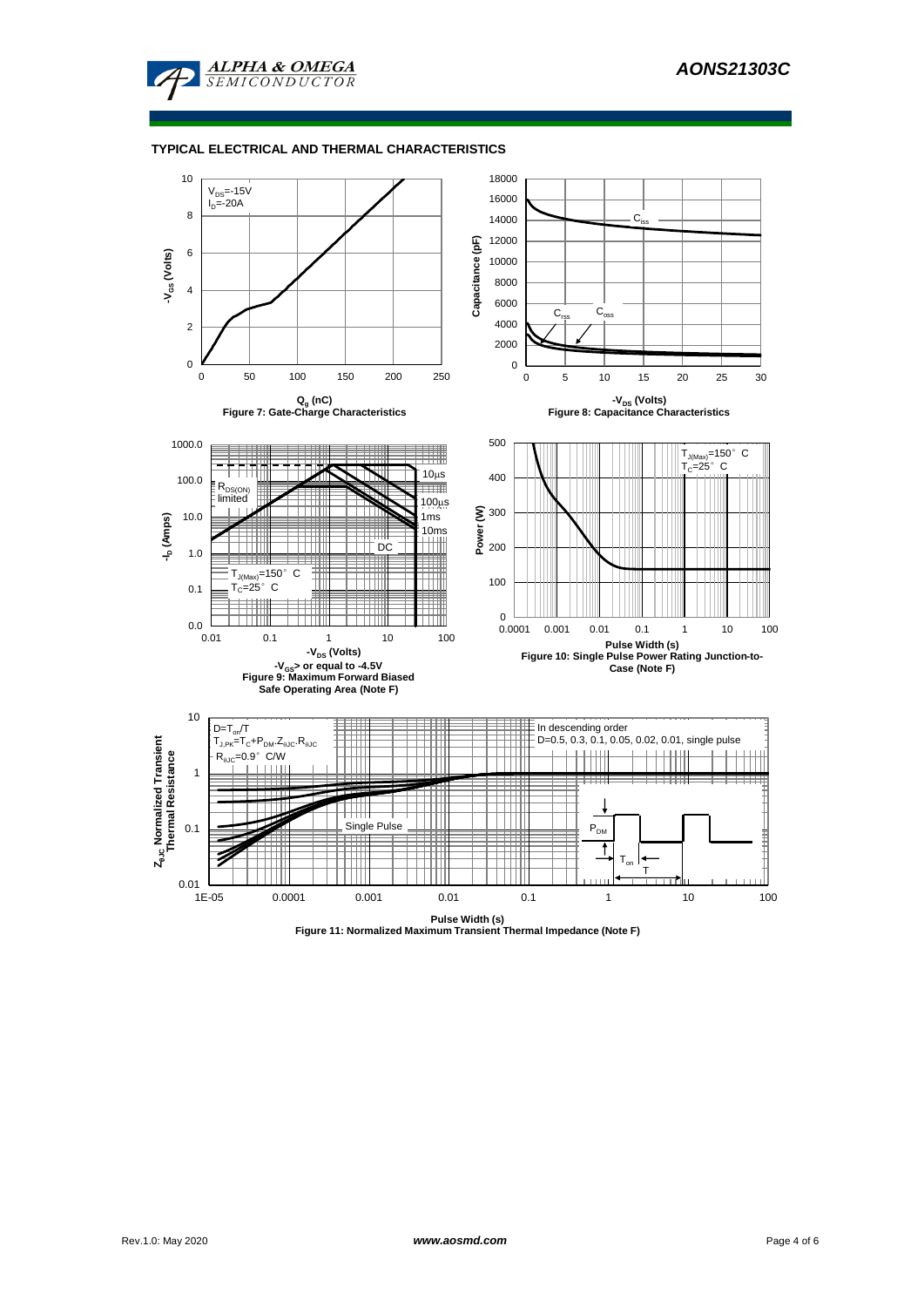

#### **TYPICAL ELECTRICAL AND THERMAL CHARACTERISTICS**





**Pulse Width (s) Figure 15: Normalized Maximum Transient Thermal Impedance (Note H)**